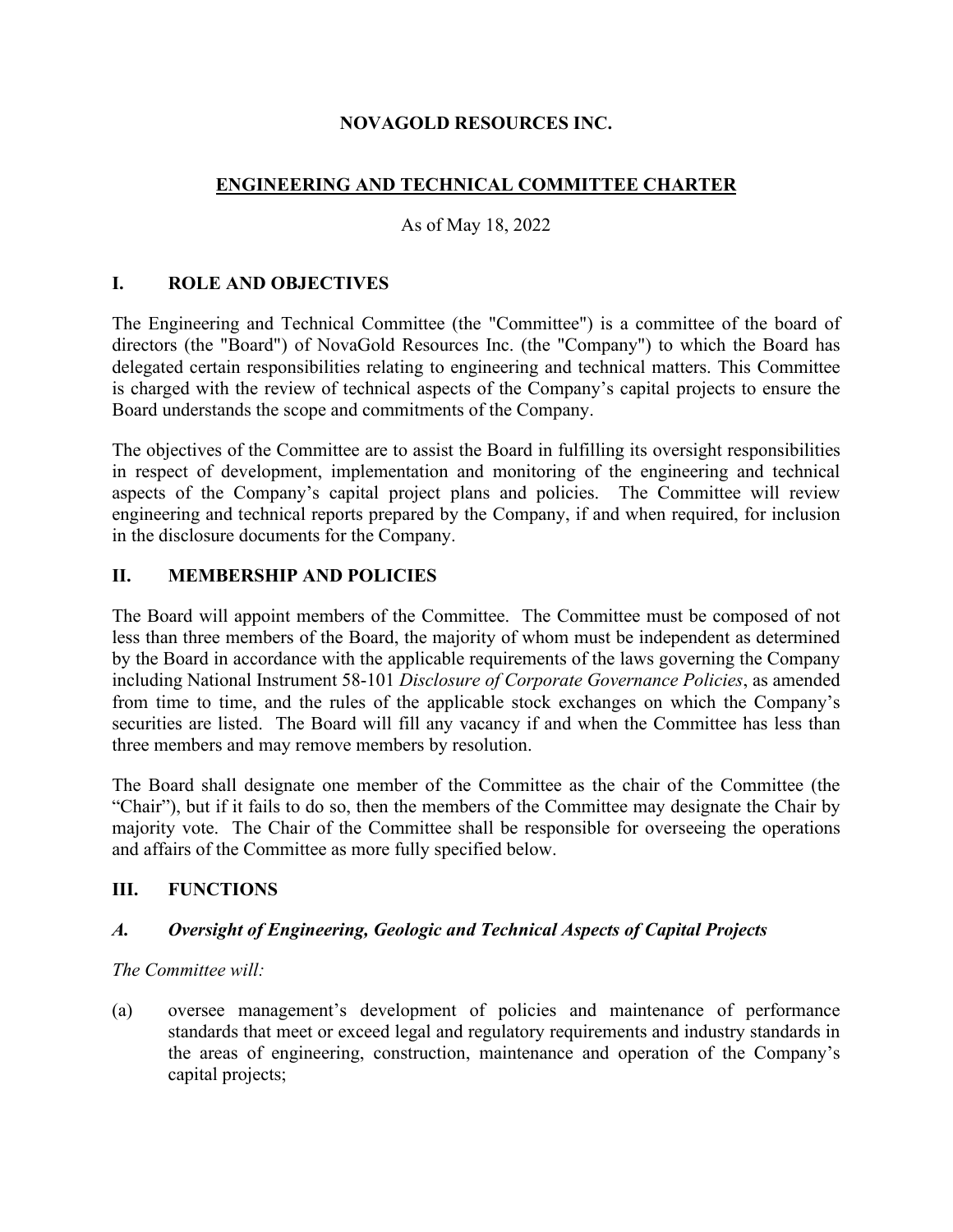- (b) review, with management, risks related to the engineering, construction, maintenance and operation of the Company's capital projects to reduce the risks identified;
- (c) review the Company's strategies with respect to engineering, construction, maintenance and operation of the Company's capital projects;
- (d) review with management and legal counsel, the Company's current or pending legal action by or against the Company, related to engineering, construction, maintenance and operation of the Company's capital projects;
- (e) review the adequacy, integrity and compliance of the Company's technical work, specifically its geological, geotechnical and engineering work, with respect to laws, regulations, internal policies and related responsibilities; and
- (f) in respect of technical matters, ensure compliance with policy statements and/or standards adopted by the Company from time to time.

#### *B. Additional Duties and Responsibilities*

The Committee will also:

- (a) facilitate information sharing with other committees as required to address matters of mutual interest or concern in respect of engineering, construction, maintenance and operation of the Company's capital projects and related technical issues; and
- (b) report regularly to the Board on its activities, including the results of meetings and reviews undertaken, and any associated recommendations.

The Committee will perform such other functions as are assigned by law and the Company's Articles, and on the instructions of the Board.

#### **IV. MEETINGS**

The Chairman will appoint a secretary who will keep minutes of all meetings (the "Secretary"). The Secretary does not have to be a member of the Committee or a director and can be changed by a simple notice from the Chair.

No business shall be transacted by the Committee unless a quorum of the Committee is present or the business is transacted by resolution in writing signed by all members of the Committee. A majority of the Committee shall constitute a quorum, provided that if the number of members of the Committee is an even number, one half of the number of members plus one shall constitute a quorum.

The Committee shall meet as often as it deems necessary to carry out its responsibilities but not less frequently than twice per year.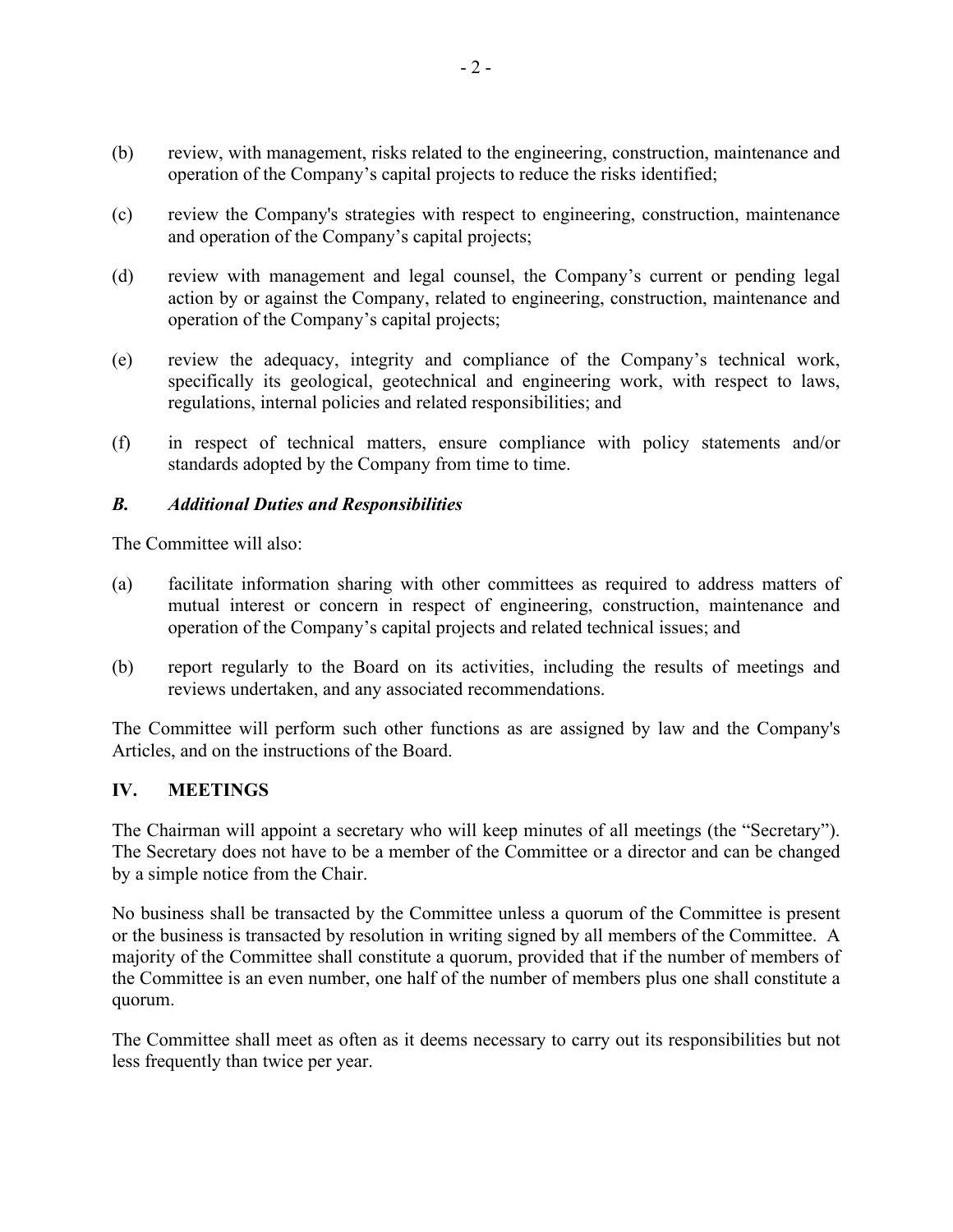The time at which, and the place where the meetings of the Committee shall be held, and the procedure in all respects of such meetings shall be determined by the Committee, unless otherwise provided for in the Articles of NovaGold or otherwise determined by resolution of the Board.

Meetings may be held in person, by teleconferencing or by videoconferencing.

Any decision made by the Committee shall be determined by a majority vote of the members of the Committee present. A member will be deemed to have consented to any resolution passed or action taken at a meeting of the Committee unless the member dissents.

Minutes of the Committee will be kept by the Secretary. The approved minutes of the Committee shall be circulated to the Board forthwith and shall be duly entered in the books of NovaGold.

The Chair shall preside at all meetings of the Committee at which he or she is present and shall develop the agenda for each Committee meeting. The agenda for each meeting of the Committee, other than an ad hoc meeting, shall be delivered to each member of the Committee at least 48 hours prior to any meeting of the Committee, together with such other materials as the Chair determines necessary.

# **V. ACCESS TO MANAGEMENT AND OUTSIDE ADVISORS**

The Committee has the authority to select, engage and remunerate independent engineering or technical consulting firms, independent counsel and other advisors to assist in carrying out its duties, as deemed necessary. The Company will provide appropriate funding to compensate any advisors that the Committee chooses to engage.

In discharging its duties under this Charter, the Committee may investigate any matter brought to its attention and will have access to all books, records, facilities and personnel, may conduct meetings or interview any officer or employee, the Company's legal counsel, external auditors and consultants, and may invite any such persons to attend any part of any meeting of the Committee.

# **VI. REPORTING REQUIREMENTS**

The Committee shall make regular reports to the Board, through the Chair, following meetings of the Committee.

# **VII. ANNUAL REVIEW AND ASSESSMENT**

The Committee shall review and assess the adequacy of this Charter annually and recommend any proposed changes to the Board for approval.

The Committee shall review its own performance annually in accordance with the processes developed by the Corporate Governance & Nominations Committee.